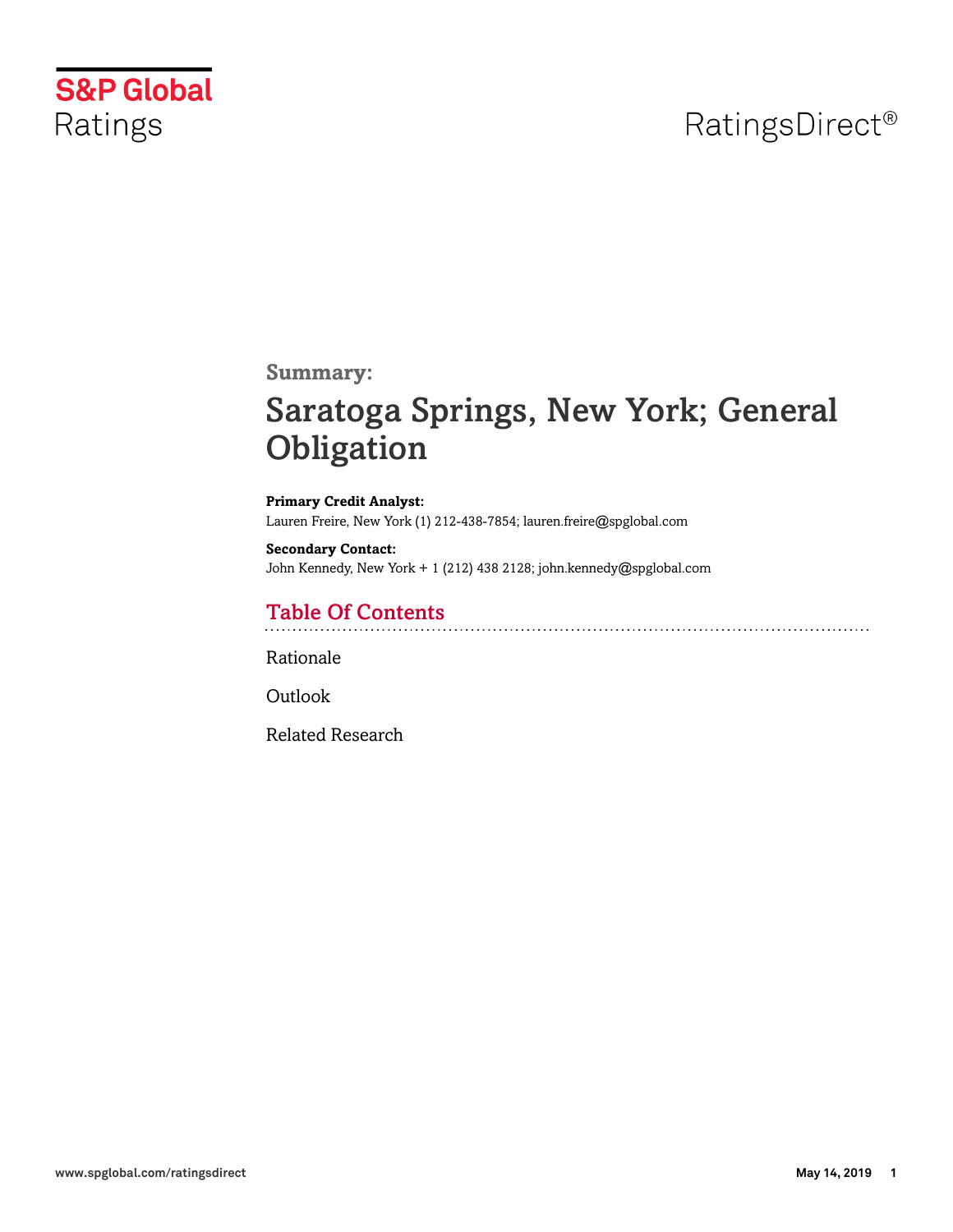## **Summary:**

# Saratoga Springs, New York; General Obligation

| <b>Credit Profile</b>                                    |            |            |
|----------------------------------------------------------|------------|------------|
| US\$9.81 mil pub imp serial bnds ser 2019 due 06/15/2040 |            |            |
| Long Term Rating                                         | AA+/Stable | <b>New</b> |
| <b>Saratoga Springs GO</b>                               |            |            |
| Long Term Rating                                         | AA+/Stable | Affirmed   |

## <span id="page-1-0"></span>Rationale

S&P Global Ratings assigned its 'AA+' rating and stable outlook to Saratoga Springs, N.Y.'s series 2019 public improvement general obligation (GO) serial bonds and affirmed its 'AA+' rating, with a stable outlook, on the city's existing GO debt.

The city's faith-and-credit pledge secures the bonds.

Officials will use series 2019 bond proceeds to finance various capital projects and equipment purchases in-line with the capital improvement program (CIP).

The rating reflects our opinion of the city's very strong economy and strong management team that has maintained very strong budgetary flexibility and strong budgetary performance during the past three fiscal years. We recognize the city continues to expand and grow.

The rating reflects our opinion of the city's:

- Very strong economy, with access to a broad and diverse metropolitan statistical area (MSA);
- Strong management, with good financial policies and practices under our Financial Management Assessment (FMA) methodology;
- Strong budgetary performance, with operating surpluses in the general fund and at the total governmental-fund level in fiscal 2017;
- Very strong budgetary flexibility, with available fund balance in fiscal 2017 at 29% of operating expenditures;
- Very strong liquidity, with total government available cash at 29.2% of total governmental-fund expenditures and 4.1x governmental debt service, and access to external liquidity we consider strong;
- Weak debt-and-contingent-liability position, with debt service carrying charges at 7.1% of expenditures and net direct debt that is 99.1% of total governmental-fund revenue, and a large pension and other-postemployment-benefits (OPEB) obligation and the lack of a plan to sufficiently address the obligation, but low overall net debt at less than 3% of market value; and
- Strong institutional framework score.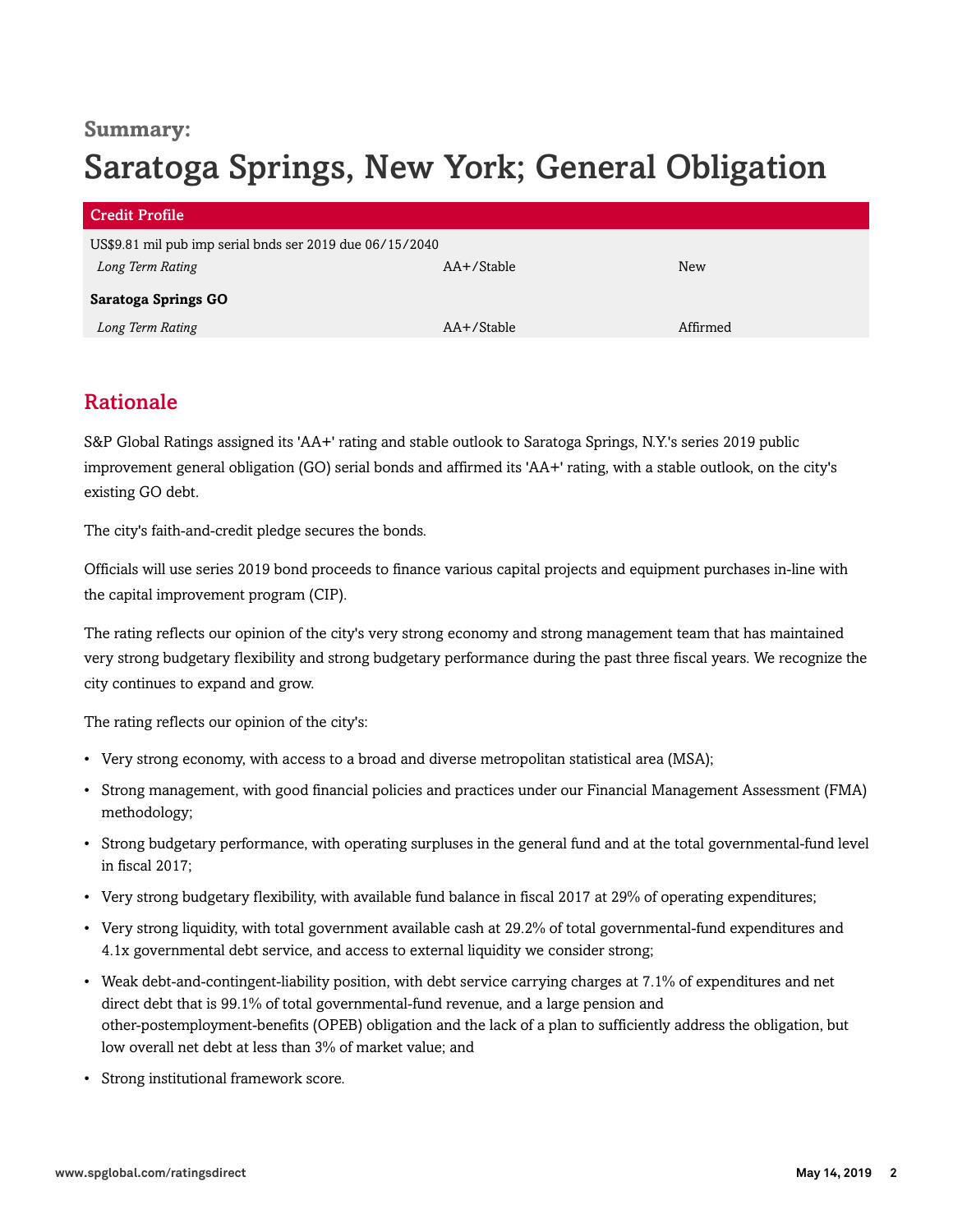#### Very strong economy

We consider Saratoga Springs' economy very strong. The city, with an estimated population of 26,574, is in Saratoga County in the Albany-Schenectady-Troy MSA, which we consider broad and diverse. The city has a projected per capita effective buying income at 141% of the national level and per capita market value of \$176,928. Overall, market value has grown by 10.2% during the past year to \$4.7 billion in fiscal 2019. County unemployment was 4% in 2017.

Saratoga Springs is a commercial and industrial center for the surrounding area and a popular summer destination due to Saratoga Race Course, Saratoga Casino & Raceway, and Saratoga Performing Arts Center. In our opinion, its strong local economy and participation in the nearby Albany government sector have helped provide favorable economic trends and indicators.

Leading city employers include:

- Saratoga Hospital (2,100 employees),
- Skidmore College (1,120),
- Saratoga Springs City School District (1,010),
- Quad Graphics (850), and
- Wesley Health Care (680).

The city has seen steady commercial and residential development. Overall market value has grown significantly by almost \$500 million since fiscal 2012. Due to management's expectation for continued steady commercial and residential development, we believe modest market value and assessed value growth will likely continue. The city had an additional 903 residential units and 507,102 square feet of commercial space either already approved for construction or pending approval in 2019.

#### Strong management

We view the city's management as strong, with good financial policies and practices under our FMA methodology, indicating that financial practices exist in most areas but that governance officials might not formalize or regularly monitor all of them.

The city implemented and formalized reserve-and-liquidity and debt-management policies in fiscal 2011. Management revised the reserve policy in fiscal 2015 to require the maintenance of unassigned general fund balance at 10%-25% of the budget. With city council approval, management can use amounts exceeding 25% to fund one-time expenses. If the balance decreases to less than 10%, management will prepare and submit a plan to the council to restore fund balance to the minimum target by either the next budget year or another appropriate period. The city's debt policy adheres to state statutes and contains qualitative stipulations for structuring, issuing, and managing debt.

Management's revenue and expenditure assumptions are conservative; it uses three years to five years of historical data when developing the budget and provides the council with quarterly reports on budget-to-actual results. The city's investment-management policy follows state guidelines; outside of what management presents in the audit, it informally reports cash to the council at various times throughout the year. While the city lacks a formal long-term financial plan, it maintains a six-year CIP that details funding for each project.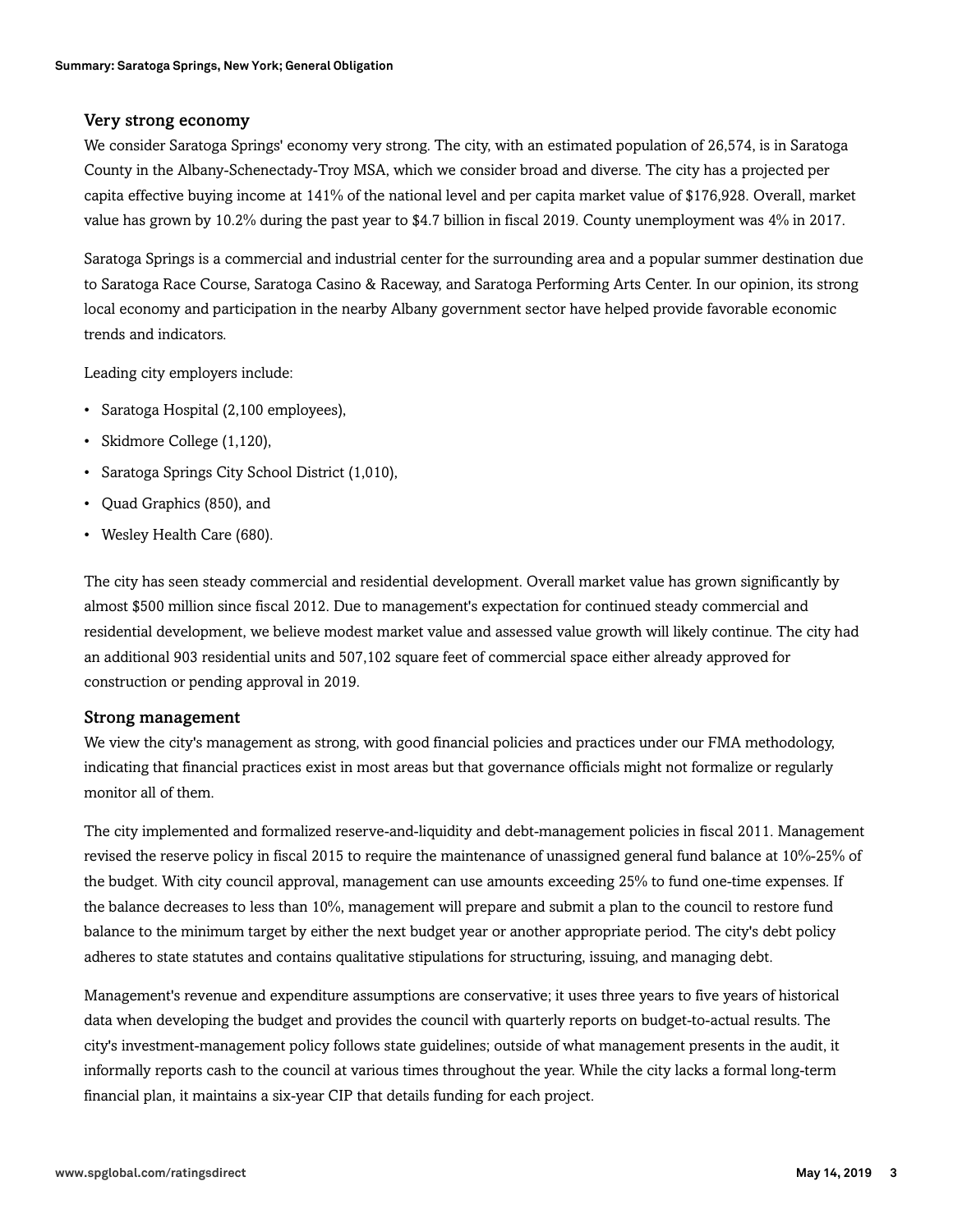#### Strong budgetary performance

Saratoga Springs' budgetary performance is strong, in our opinion. The city had operating surpluses of 2.1% of expenditures in the general fund and 1.7% of expenditures across all governmental funds in fiscal 2017.

We have adjusted out bond-funded capital expenses. In the fiscal 2017 budget, the city appropriated \$1.8 million in fund balance and did not use any appropriated reserves. Mortgage tax, parking revenue, and ambulance revenue performed well compared with the budget. In addition, expenses are below budgeted levels. Property taxes generated 38.2% of general fund revenue in fiscal 2017, followed by nonproperty tax revenue, such as sales and hotel taxes and such, at 32.5% and state aid at 9.6%.

The fiscal 2018 budget of \$45.9 million included \$2.4 million in appropriated fund balance and reserves. However, for the second straight fiscal year, the city did not use any appropriated fund balance or reserves. Unaudited fiscal 2018 expectations are positive with an unaudited surplus of \$1.2 million. Despite some unexpected capital costs related to a weather event at city hall, revenue outperformed the expected level.

The fiscal 2019 budget is \$47.1 million with an appropriated fund balance of \$1.7 million, as well as \$300,000 in appropriated reserves. The increased budget relates to increased public-safety costs. Management reports expenditures are trending at or below expected budget levels. Due to recently strong budgetary performance, we expect management will likely maintain or improve budgetary performance.

#### Very strong budgetary flexibility

Saratoga Springs' budgetary flexibility is very strong, in our view, with available fund balance in fiscal 2017 at 29% of operating expenditures, or \$12.6 million.

With the surplus in fiscal 2017, fund balance improved. During fiscal 2017, management changed funding for several restricted reserves. Overall, assigned and unassigned fund balance increased. We expect available fund balance will likely remain very strong, especially with the fiscal 2018 surplus.

While we do not expect an immediate effect on reserves, pressure could occur from possible retroactive pay for the city's fire contract, once settled, growing pension and OPEB costs.

#### Very strong liquidity

In our opinion, Saratoga Springs' liquidity is very strong, with total government available cash at 29.2% of total governmental-fund expenditures and 4.1x governmental debt service in fiscal 2017. In our view, the city has strong access to external liquidity if necessary.

In our view, Saratoga Springs has strong access to external liquidity if necessary, demonstrated by its access to the capital markets for GO bonds during the past 20 years. It does not invest aggressively because all holdings are in cash. In addition, it does not have any exposure to nonremote contingent-liability risks. The city has consistently had very strong liquidity, and we do not expect these ratios to change.

#### Weak debt-and-contingent-liability profile

In our view, Saratoga Springs' debt and contingent liability profile is weak. Total governmental-fund debt service is 7.1% of total governmental-fund expenditures, and net direct debt is 99.1% of total governmental-fund revenue.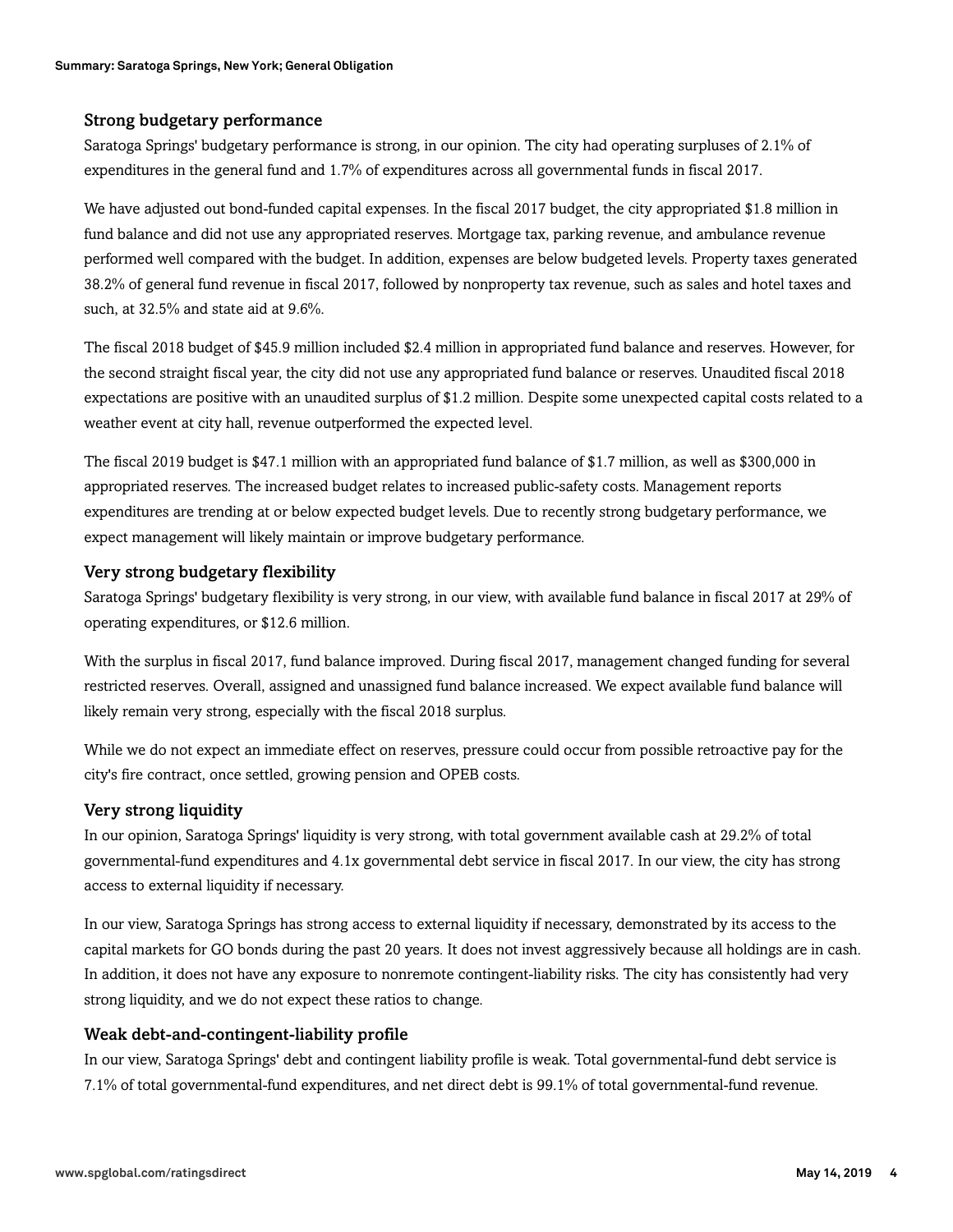Overall net debt is low at 1.9% of market value, which is, in our view, a positive credit factor.

Debt amortization is below average with 45% of principal being retired during the next 10 years. Management plans to issue about \$7 million in new debt during the next two years for various capital projects. Due to below-average amortization and high pension and OPEB carrying charges, we expect the debt-and-contingent-liability profile will likely remain weak.

In our opinion, Saratoga Springs' large pension and OPEB obligation, without a plan in place we think will sufficiently address the obligation, is a credit weakness. Saratoga Springs' combined required pension and actual OPEB contribution totaled 15.3% of total governmental-fund expenditures in fiscal 2017: 9.2% represented required contributions to pension obligations and 6.1% represented OPEB payments. The city made 100% of its annual required pension contribution in fiscal 2017. The largest pension plan is 98.2% funded.

Saratoga Springs participates in the state-administered New York State & Local Employees' Retirement System and New York State & Local Police & Fire Retirement System. Management funds OPEB costs on a pay-as-you-go basis; costs were \$2.8 million in fiscal 2017. The unfunded actuarial accrued liability was \$111.2 million at Dec. 31, 2017. While pension costs have been decreasing, OPEB costs have been increasing by a similar amount. The city has looked into increasing the age of OPEB recipients and limiting future benefits through labor negotiations, but we think these measures will have a limited effect on the current unfunded liability. Therefore, we expect the combined pension and OPEB carrying charge will likely remain elevated.

#### Strong institutional framework

<span id="page-4-0"></span>The institutional framework score for New York cities, other than New York City, is strong.

### **Outlook**

The stable outlook reflects S&P Global Ratings' opinion of Saratoga Springs' very strong budgetary flexibility and history of strong budgetary performance. We believe the city's very strong economy and access to the broad and diverse Albany-Schenectady-Troy MSA provide further rating stability. Although pension and OPEB costs will likely continue to pressure budgetary performance, we believe management will likely continue to make the necessary budget adjustments to maintain balanced operations. Therefore, we do not expect to change the rating during the two-year outlook period.

#### Upside scenario

If Saratoga Springs were to manage elevated pension and OPEB costs, maintain strong budgetary performance, and increase economic indicators to levels we consider on par with higher-rated peers, we could raise the rating.

#### Downside scenario

Although unlikely, if budgetary performance were to weaken substantially due to increased fixed costs and budget flexibility were to decrease as a result, we could lower the rating.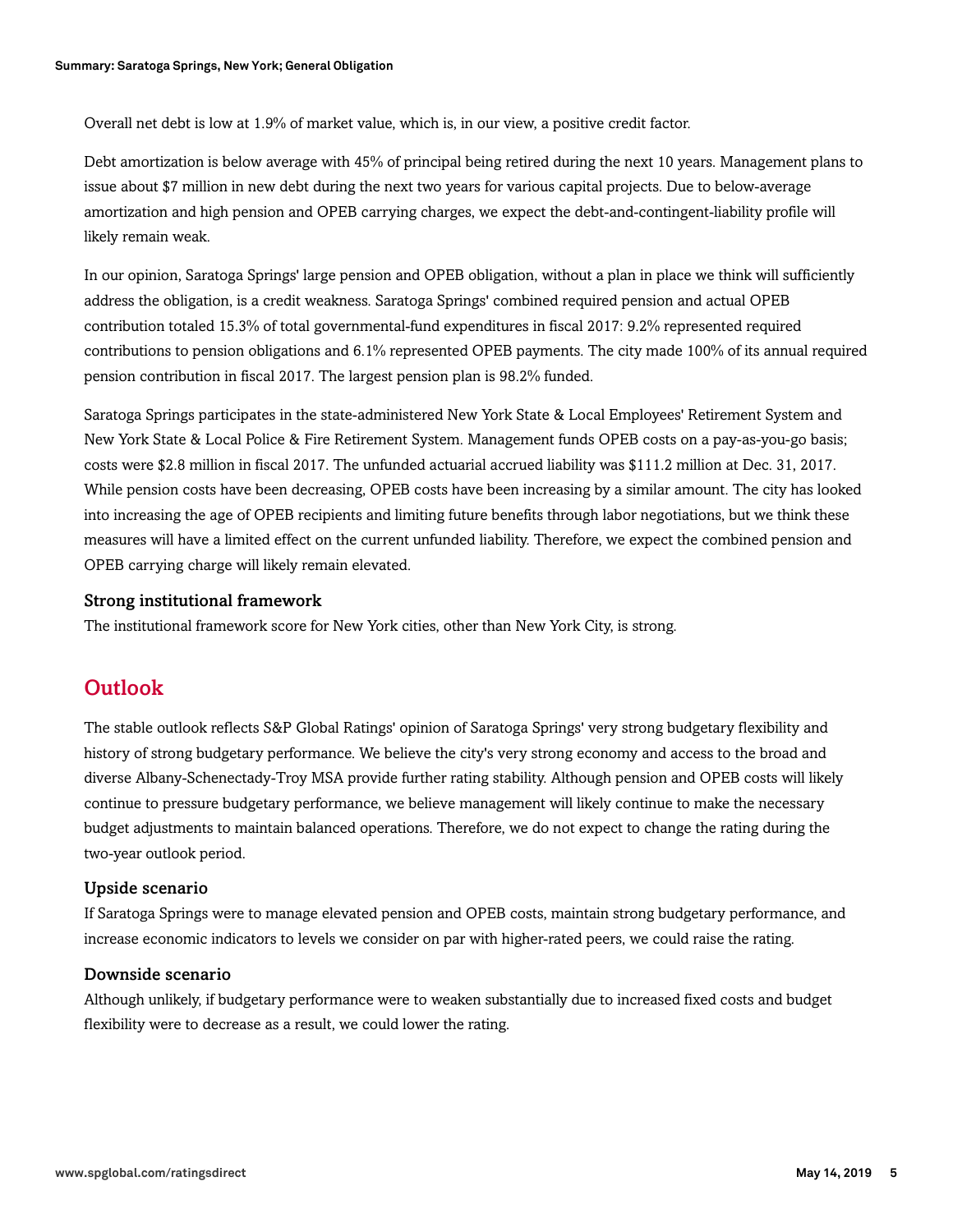## <span id="page-5-0"></span>Related Research

- S&P Public Finance Local GO Criteria: How We Adjust Data For Analytic Consistency, Sept. 12, 2013
- Incorporating GASB 67 And 68: Evaluating Pension/OPEB Obligations Under Standard & Poor's U.S. Local Government GO Criteria, Sept. 2, 2015
- 2018 Update Of Institutional Framework For U.S. Local Governments

Certain terms used in this report, particularly certain adjectives used to express our view on rating relevant factors, have specific meanings ascribed to them in our criteria, and should therefore be read in conjunction with such criteria. Please see Ratings Criteria at www.standardandpoors.com for further information. Complete ratings information is available to subscribers of RatingsDirect at www.capitaliq.com. All ratings affected by this rating action can be found on S&P Global Ratings' public website at www.standardandpoors.com. Use the Ratings search box located in the left column.